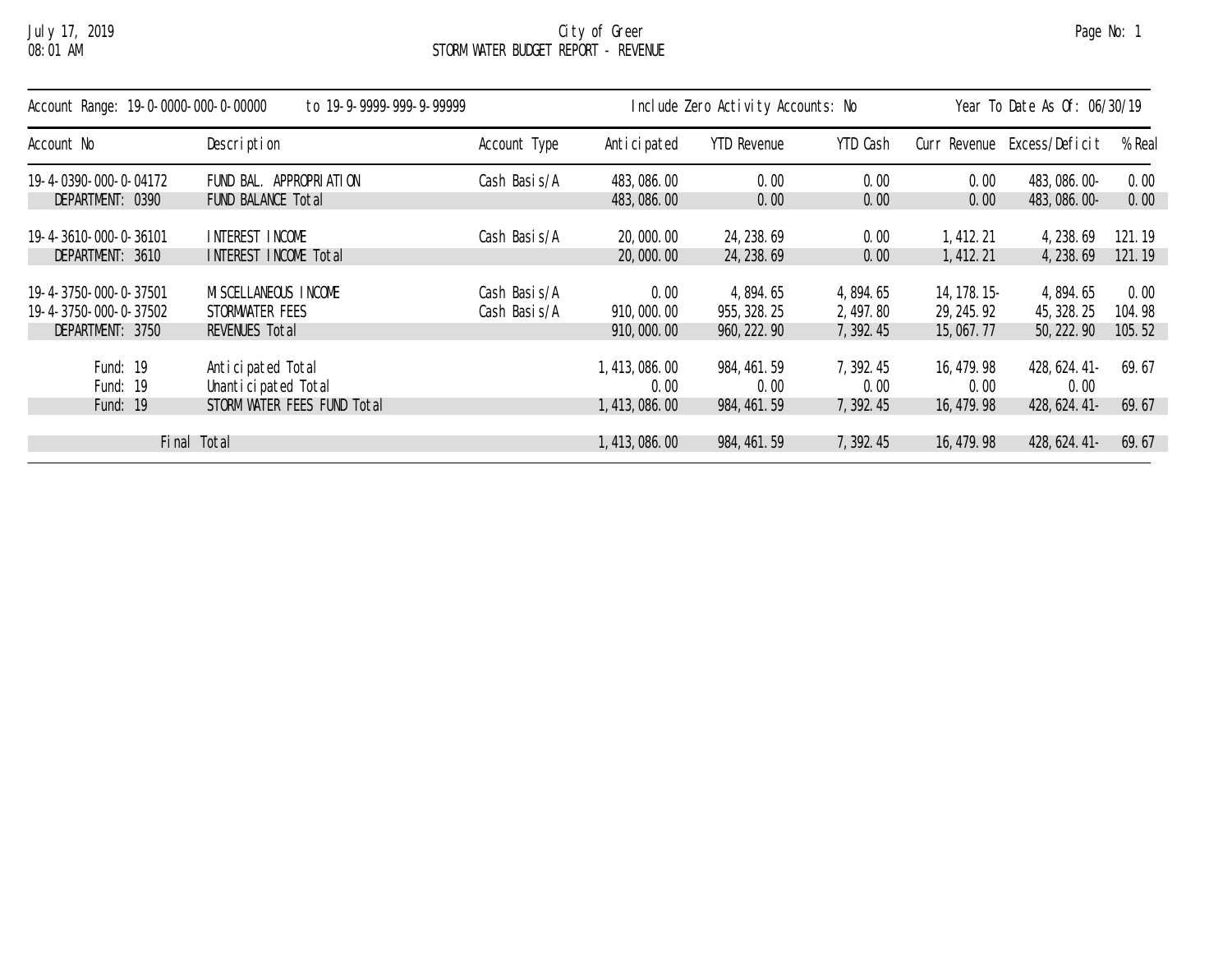## July 16, 2019 City of Greer Page No: 1 05:34 PM STORM WATER BUDGET REPORT - EXPENDITURE

| Ordered By DEPARTMENT/ACCT CAT<br>Range of DEPARTMENTs: First<br>to Last<br>Range of Funds: 19<br>to 19<br>Current Period: 06/01/19 to 06/30/19 |                             |                         | Include Capital/Grant: No<br>Include Cap Accounts: Yes<br>Skip Zero Activity: Yes As Of: 06/30/19 |              |             |              |                    |                  |  |
|-------------------------------------------------------------------------------------------------------------------------------------------------|-----------------------------|-------------------------|---------------------------------------------------------------------------------------------------|--------------|-------------|--------------|--------------------|------------------|--|
| Account No                                                                                                                                      | Description                 | Budgeted                | Encumber                                                                                          | Ytd Expend   | Curr Expend | Unexpended   | Bal ance YTD %Used |                  |  |
| 19-5-0600-000-0-60011                                                                                                                           | XFER TO/FROM GEN FUND       | 436, 926.00             | 0.00                                                                                              | 436, 926.00  | 0.00        | 0.00         | $0.00$ 100         |                  |  |
| 19-5-0600-000-0-60012                                                                                                                           | XFER TO/FROM DEBT SVC FND   | 37, 936.00              | 0.00                                                                                              | 37, 935.68   | 9, 483. 92  | 0.32         | $0.32$ 100         |                  |  |
| ACCT CAT: 0                                                                                                                                     | Total                       | 474, 862.00             | 0.00                                                                                              | 474, 861. 68 | 9, 483. 92  | 0.32         | 0.32               | 100              |  |
| DEPARTMENT: 0600                                                                                                                                | OPERATING TRANSFERS Total   | 474, 862. 00            | 0.00                                                                                              | 474, 861. 68 | 9, 483. 92  | 0.32         | 0.32               | 100              |  |
| 19-5-4900-000-2-00101                                                                                                                           | PRINTING                    | 200.00                  | 0.00                                                                                              | 0.00         | 0.00        | 200.00       | 200.00             | $\overline{0}$   |  |
| 19-5-4900-000-2-00102                                                                                                                           | MATERIALS & SUPPLIES        | 2,000.00                | 0.00                                                                                              | 973.07       | 297.58      | 1,026.93     | 1,026.93           | 49               |  |
|                                                                                                                                                 |                             | Payable:                | 30.37                                                                                             |              |             |              |                    |                  |  |
| 19-5-4900-000-2-00103                                                                                                                           | PUBLIC EDUCATION / OUTREACH | 5,000.00                | 0.00                                                                                              | 0.00         | 0.00        | 5,000.00     | 5,000.00           | $\bm{0}$         |  |
| 19-5-4900-000-2-00110                                                                                                                           | <b>POSTAGE</b>              | 200.00                  | 0.00                                                                                              | 0.00         | 0.00        | 200.00       | 200.00             | $\pmb{0}$        |  |
| 19-5-4900-000-2-00140                                                                                                                           | DUES-PROFESSIONAL           | 1,200.00                | 0.00                                                                                              | 605.00       | 0.00        | 595.00       | 595.00             | 50               |  |
| 19-5-4900-000-2-00150                                                                                                                           | TRAVEL / MEETINGS           | 5,000.00                | 0.00                                                                                              | 1,845.15     | 55.00       | 3, 154.85    | 3, 154.85          | 37               |  |
| 19-5-4900-000-2-00170                                                                                                                           | OPERATION OF VEHICLE        | 40,000.00               | 0.00                                                                                              | 2, 298.43    | 664.89      | 37, 701.57   | 37, 701.57         | $\boldsymbol{6}$ |  |
| 19-5-4900-000-2-00171                                                                                                                           | MOTOR VEHICLE FUEL          | 4,500.00                | 0.00                                                                                              | 3,519.73     | 523.97      | 980.27       | 980.27             | 78               |  |
| 19-5-4900-000-2-00410                                                                                                                           | <b>UNIFORMS</b>             | 800.00                  | 0.00                                                                                              | 751.39       | 0.00        | 48.61        | 48.61              | 94               |  |
| 19-5-4900-000-2-00563                                                                                                                           | STORMWATER PROJECTS         | 479, 753.00             | 274, 124.00                                                                                       | 108, 475. 94 | 0.00        | 371, 277.06  | 97, 153.06         | 80               |  |
|                                                                                                                                                 |                             |                         |                                                                                                   |              |             |              |                    |                  |  |
| 19-5-4900-000-2-00720                                                                                                                           | SPECIAL CONTRACTS           | 75, 871.00              | 31, 855. 39                                                                                       | 80, 612. 44  | 4,506.04    | 4, 741. 44-  | 36, 596. 83 - 148  |                  |  |
|                                                                                                                                                 |                             | Payable:                | 4,506.04                                                                                          |              |             |              |                    |                  |  |
| 19-5-4900-000-2-00810                                                                                                                           | <b>SOFTWARE</b>             | 2,000.00                | 0.00                                                                                              | 7.09         | 5.11        | 1,992.91     | 1,992.91           | $\mathbf{0}$     |  |
| ACCT CAT: 2                                                                                                                                     | OPERATING EXPENSES Total    | 616, 524.00<br>Payable: | 305, 979. 39<br>4,536.41                                                                          | 199, 088. 24 | 6,052.59    | 417, 435. 76 | 111, 456. 37       | 82               |  |
|                                                                                                                                                 |                             |                         |                                                                                                   |              |             |              |                    |                  |  |
| 19-5-4900-000-5-00820                                                                                                                           | RECYCLE CENTER              | 316, 500.00             | 0.00                                                                                              | 0.00         | 0.00        | 316, 500.00  | 316, 500.00        | $\pmb{0}$        |  |
| ACCT CAT: 5                                                                                                                                     | CAPITAL - CASH Total        | 316, 500.00             | 0.00                                                                                              | 0.00         | 0.00        | 316, 500.00  | 316, 500.00        | $\overline{0}$   |  |
| 19-5-4900-000-8-00828                                                                                                                           | COMPUTER AND EQUIPMENT      | 4,500.00                | 0.00                                                                                              | 2,395.06     | 0.00        | 2, 104. 94   | 2, 104. 94         | 53               |  |
| 19-5-4900-000-8-00909                                                                                                                           | <b>FURNI TURE</b>           | 700.00                  | 0.00                                                                                              | 0.00         | 0.00        | 700.00       | 700.00             | $\overline{0}$   |  |
| ACCT CAT: 8                                                                                                                                     | CAPITAL EXP - CASH Total    | 5, 200.00               | 0.00                                                                                              | 2,395.06     | 0.00        | 2,804.94     | 2,804.94           | 46               |  |
| DEPARTMENT: 4900                                                                                                                                | MI SCELLANEOUS Total        | 938, 224.00             | 305, 979. 39                                                                                      |              | 6,052.59    | 736, 740. 70 |                    | 54               |  |
|                                                                                                                                                 |                             |                         |                                                                                                   | 201, 483. 30 |             |              | 430, 761. 31       |                  |  |
|                                                                                                                                                 |                             | Payable:                | 4,536.41                                                                                          |              |             |              |                    |                  |  |
| Fund: 19                                                                                                                                        | STORM WATER FEES FUND Total | 1, 413, 086. 00         | 305, 979. 39                                                                                      | 676, 344. 98 | 15, 536. 51 | 736, 741.02  | 430, 761. 63       | 70               |  |
|                                                                                                                                                 |                             | Payable:                | 4,536.41                                                                                          |              |             |              |                    |                  |  |